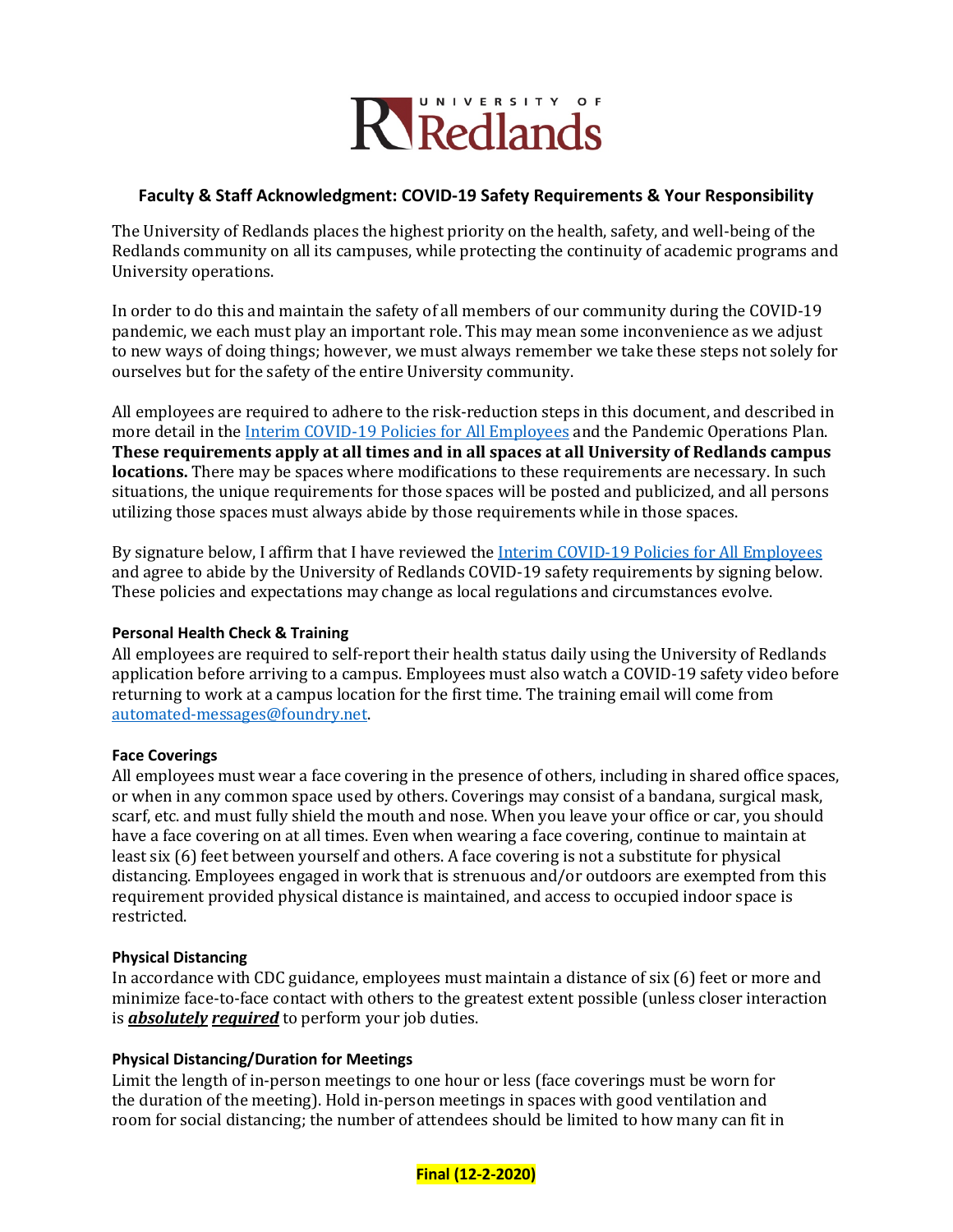a space and still practice social distancing. When possible, continue to use WebEx and Teams even if some or all of the attendees are onsite.

## **Handwashing and Disinfecting**

Employees should wash their hands regularly and disinfect personal items, especially after being in shared spaces or when others visit your workspace.

### **Reporting**

Employees who are sick with COVID-related symptoms not related to another illness (such as flulike symptoms, respiratory symptoms, or unexplained fever) should stay home or leave work immediately and notify their supervisor. The employee or the supervisor should also complete this [form](https://cm.maxient.com/reportingform.php?UnivofRedlands&layout_id=30) to notify the COVID Response Team.

## **Reporting in the Event of Symptoms and/or Exposure**

Reporting to the University is critical so that we can assist you and take action to minimize risk to others in our community. Faculty and staff should use this [reporting form](https://cm.maxient.com/reportingform.php?UnivofRedlands&layout_id=30) and also notify their direct supervisor. If unable to complete th[e online reporting form,](https://cm.maxient.com/reportingform.php?UnivofRedlands&layout_id=30) please notify the Public Safety at (909) 748-8888.

Any employee who is notified of another employee who is experiencing COVID-19 symptoms not related to another illness, has had an exposure risk, or has tested positive for COVID-19, should use this [reporting form](https://cm.maxient.com/reportingform.php?UnivofRedlands&layout_id=30) and also notify their direct supervisor.

Before returning to work, employees should contact their health care provider for instructions regarding return to work.

### **Testing**

Employees are required to adhere to the University's surveillance testing protocol, which may be modified as pandemic conditions change.

### **Restricted Building Access**

Only approved persons will be allowed in campus buildings. These are limited to students, University employees, or others who are contracted by the University to provide a service or otherwise approved by the University to enter a University building. Everyone on a U of R campus must follow the University's face-covering and physical-distancing protocols. Also, due to these restrictions, employees present on campus should have their ID card, which can be accessed via the Redlands app, on a lanyard at all times. Employees are also asked to limit guests on campus whenever possible.

### **Business Travel**

University business travel (domestic and international) is at the discretion of each employee's supervisor as long as [CDC travel restrictions](https://www.cdc.gov/coronavirus/2019-ncov/travelers/travel-during-covid19.html) are followed and prior approval is received from the respective Cabinet member.

If traveling recreationally, all employees are asked to be responsible and follo[w CDC travel](https://www.cdc.gov/coronavirus/2019-ncov/travelers/travel-during-covid19.html)  [guidelines](https://www.cdc.gov/coronavirus/2019-ncov/travelers/travel-during-covid19.html) in order to minimize risk.

### **Enforcement**

If a situation that poses inappropriate or excessive risk occurs, you can take action by addressing it directly with the individual. Employees can also report issues via [this link,](https://cm.maxient.com/reportingform.php?UnivofRedlands) or contact Public Safety by phone at 909-748-8888 or by texting the keyword TIP UOFR to 888777.